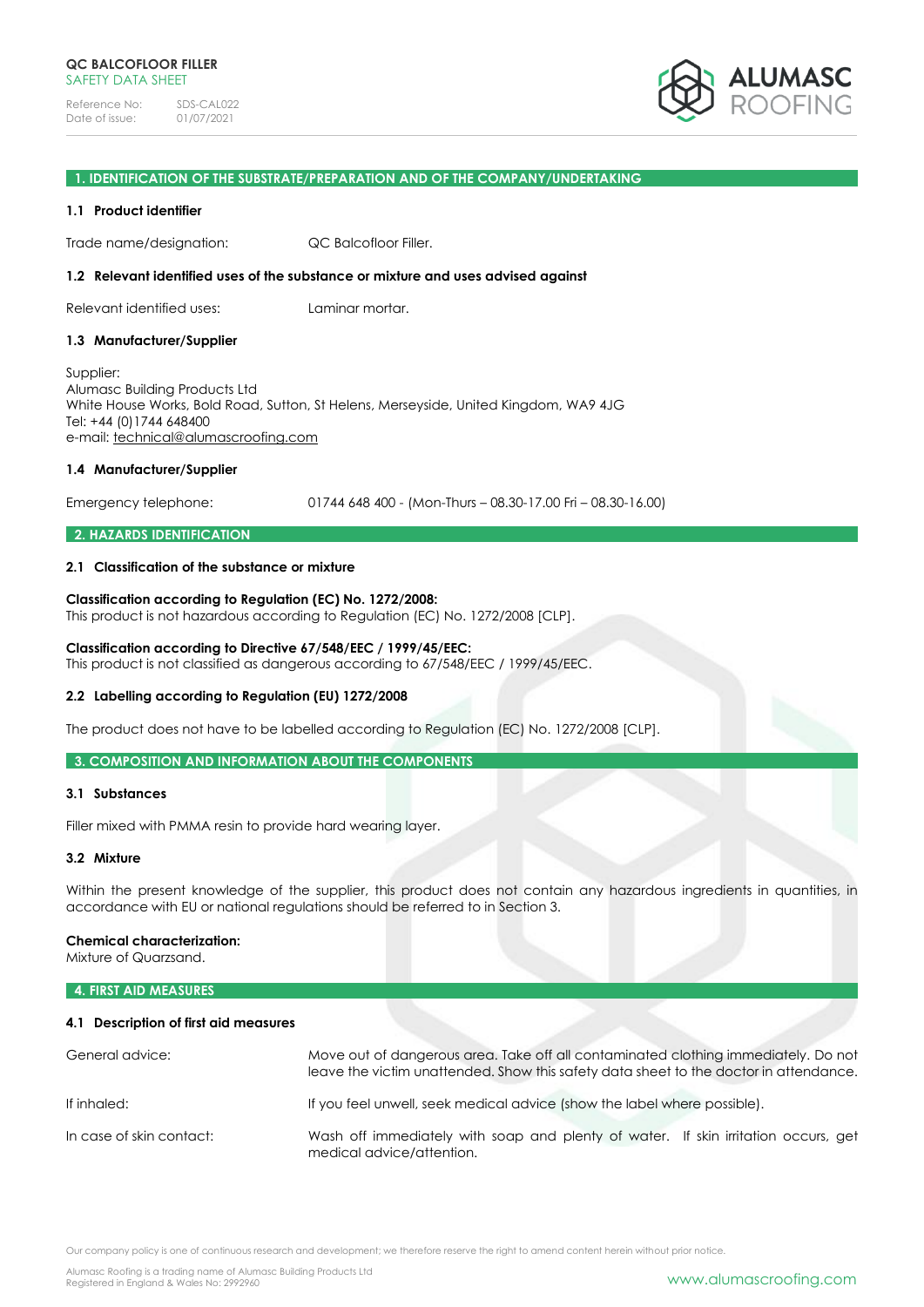## **QC BALCOFLOOR FILLER** SAFFTY DATA SHFFT

Reference No: SDS-CAL022<br>Date of issue: 01/07/2021 Date of issue:



In case of eye contact: In the case of contact with eyes, rinse immediately with plenty of water and seek medical advice.

If swallowed: Rinse mouth. Do NOT induce vomiting. Call a doctor immediately.

**5. FIRE-FIGHTING MEASURES**

## **5.1 Extinguishing media**

## **Suitable extinguishing media:**

Carbon dioxide (CO2), Foam, Water spray, Dry powder.

## **Unsuitable extinguishing media:**

High volume water jet.

## **5.2 -**

## **5.3 Advice for fire-fighters**

In the event of fire, wearself-contained breathing apparatus. Fire residues and contaminated fire extinguishing water must be disposed of in accordance with local regulations. Do not allow run-off from fire-fighting to enter drains or water courses.

#### **6. ACCIDENTAL RELEASE MEASURES**

## **6.1 Personal precautions, protective equipment and emergency procedures**

Avoid dust formation. Use personal protective equipment.

## **6.2 Environmental precautions**

Do not flush into surface water or sanitary sewer system.

## **6.3 Methods and materials for containment and cleaning up**

Avoid dust formation. Use mechanical handling equipment. Clean contaminated surface thoroughly. Dispose of in accordance with local regulations.

## **6.4 -**

## **6.5 Additional information**

Treat recovered material as described in the section "disposal considerations".

#### **7. HANDLING AND STORAGE**

## **7.1 Precautions for safe handling**

Avoid dust formation. Wear personal protective equipment. Handle and open container with care. Avoid contact with skin and eyes.

Smoking, eating and drinking should be prohibited in the application area. For personal protection see Section 8. Observe label precautions.

#### **7.2 Conditions for safe storage, including any incompatibilities**

Keep in properly labelled containers. Containers which are opened must be carefully resealed and kept upright to prevent leakage. Keep in a dry place. \*TRGS 510: 13.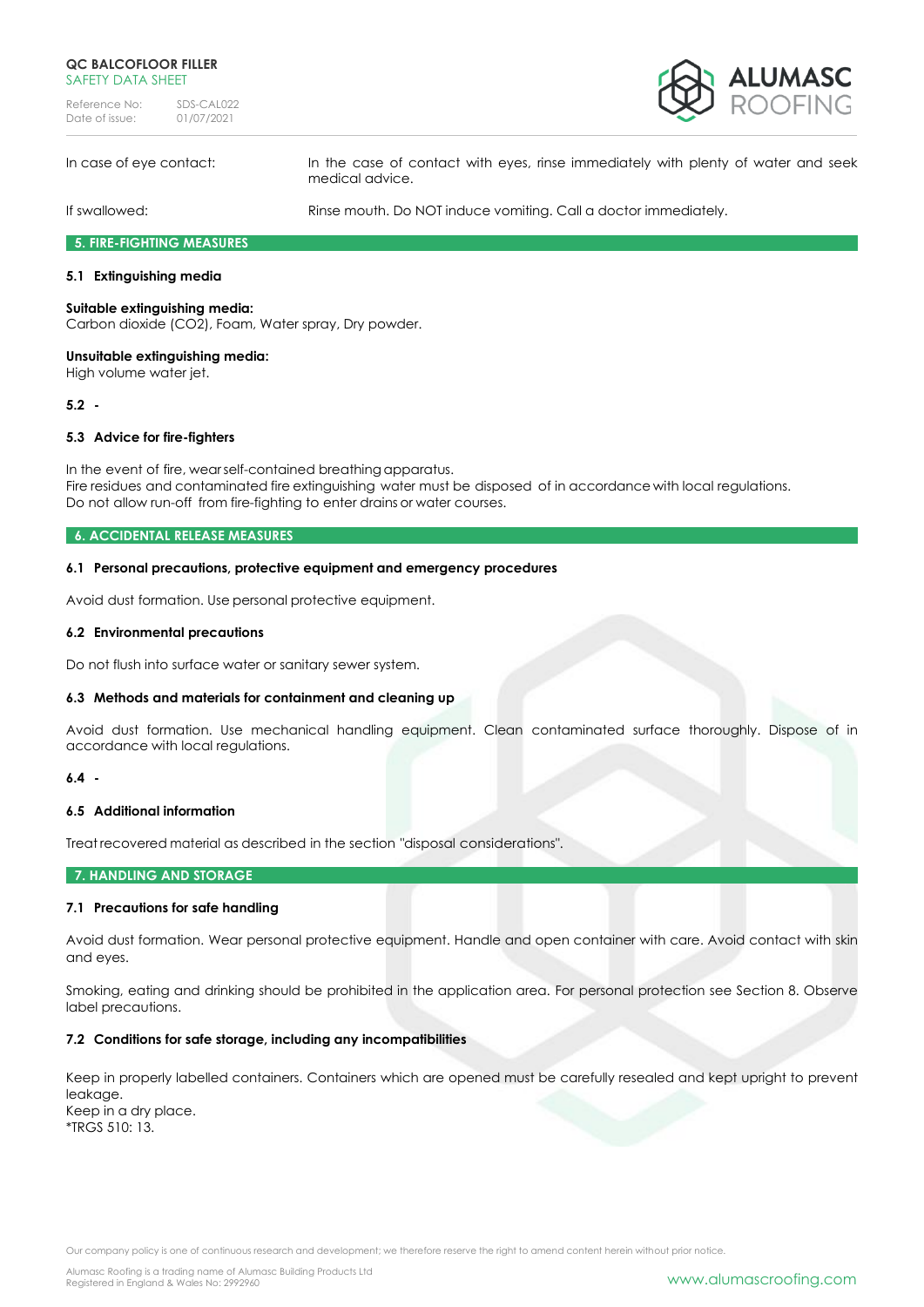

# **8. EXPOSURE CONTROLS/PERSONAL PROTECTION**

# **8.1 Control parameters**

The product does not contain any relevant quantities of materials with critical values that have to be monitored at the workplace.

| 8.2 Exposure controls                    |                                                                                                                                                                                                                                                                                                                                             |
|------------------------------------------|---------------------------------------------------------------------------------------------------------------------------------------------------------------------------------------------------------------------------------------------------------------------------------------------------------------------------------------------|
| Respiratory protection:                  | Use the indicated respiratory protection if the occupational exposure limit<br>is exceeded and/or in case of product release (dust). Half mask with a<br>particle filter P2 (EN 143).                                                                                                                                                       |
| Hand protection:                         | Protective gloves complying with EN 374. Please observe the instructions<br>regarding permeability and breakthrough time which are provided by<br>the supplier of the gloves. Also take into consideration the specific local<br>conditions under which the product is used, such as the danger of cuts,<br>abrasion, and the contact time. |
| Suitable material:                       | Nitriles.                                                                                                                                                                                                                                                                                                                                   |
| Unsuitable material:                     | Woven fabric, leather gloves.                                                                                                                                                                                                                                                                                                               |
| Eye protection:                          | Tightly fitting safety goggles.                                                                                                                                                                                                                                                                                                             |
| Skin and body protection:                | Wear suitable protective equipment. Long sleeved clothing.                                                                                                                                                                                                                                                                                  |
| General protective and hygiene measures: | Do not breathe dust. Avoid contact with the skin and the eyes. Wash<br>hands before breaks and at the end of workday. Use protective skin<br>cream before handling the product.<br>General Information:<br>Alveolar dust fraction 1,25 mg/m <sup>3</sup> .<br>Respirable dust fraction 10 mg/m <sup>3</sup> .<br>$2$ (II).                  |
| Engineering measures:                    | Provide appropriate exhaust ventilation at machinery and at places<br>where dust can be generated.                                                                                                                                                                                                                                          |

## **9. PHYSICAL AND CHEMICAL PROPERTIES**

#### **9.1 Information on basic physical and chemical properties**

| Physical state:                                       | Solid.                     |
|-------------------------------------------------------|----------------------------|
| Form:                                                 | Powder.                    |
| Odour:                                                | Earthy.                    |
| Odour threshold:                                      | Product sper               |
| pH:                                                   | $8 - 9.$                   |
| Temperature:                                          | $25\circ C.$               |
| Remarks:                                              | Suspension in              |
| Melting point $[°C]$ / freezing point $[°C]$ :        | $600 \circ C$ .            |
| Initial boiling point $[°C]$ & boiling range $[°C]$ : | Not applical               |
| Evaporation rate $[kg / (s*m2)]$ :                    | Not applical               |
| Explosion limits [Vol-%]:                             | Not applical               |
| Vapour pressure [kPa]:                                | Not applical               |
| Vapour density:                                       | Not applical               |
| Density $\left[\frac{\text{q}}{\text{cm}^3}\right]$ : | $1,72$ g/cm <sup>3</sup> . |
| Water solubility [g/l]:                               | $13 - 16$ mg/l.            |
| Partition coefficient n-octanol/water (log P O/W):    | Not determir               |
| Autoignition temperature [°C]:                        | Not determir               |
| Viscosity, dynamic [kg/(m*s)]:                        | Not applical               |
| Oxidising properties:                                 | Not determir               |

t specific. sion in water. plicable. .<br>plicable. .<br>plicable. plicable. plicable.<br>'cm<sup>3</sup>. termined. termined. plicable. termined.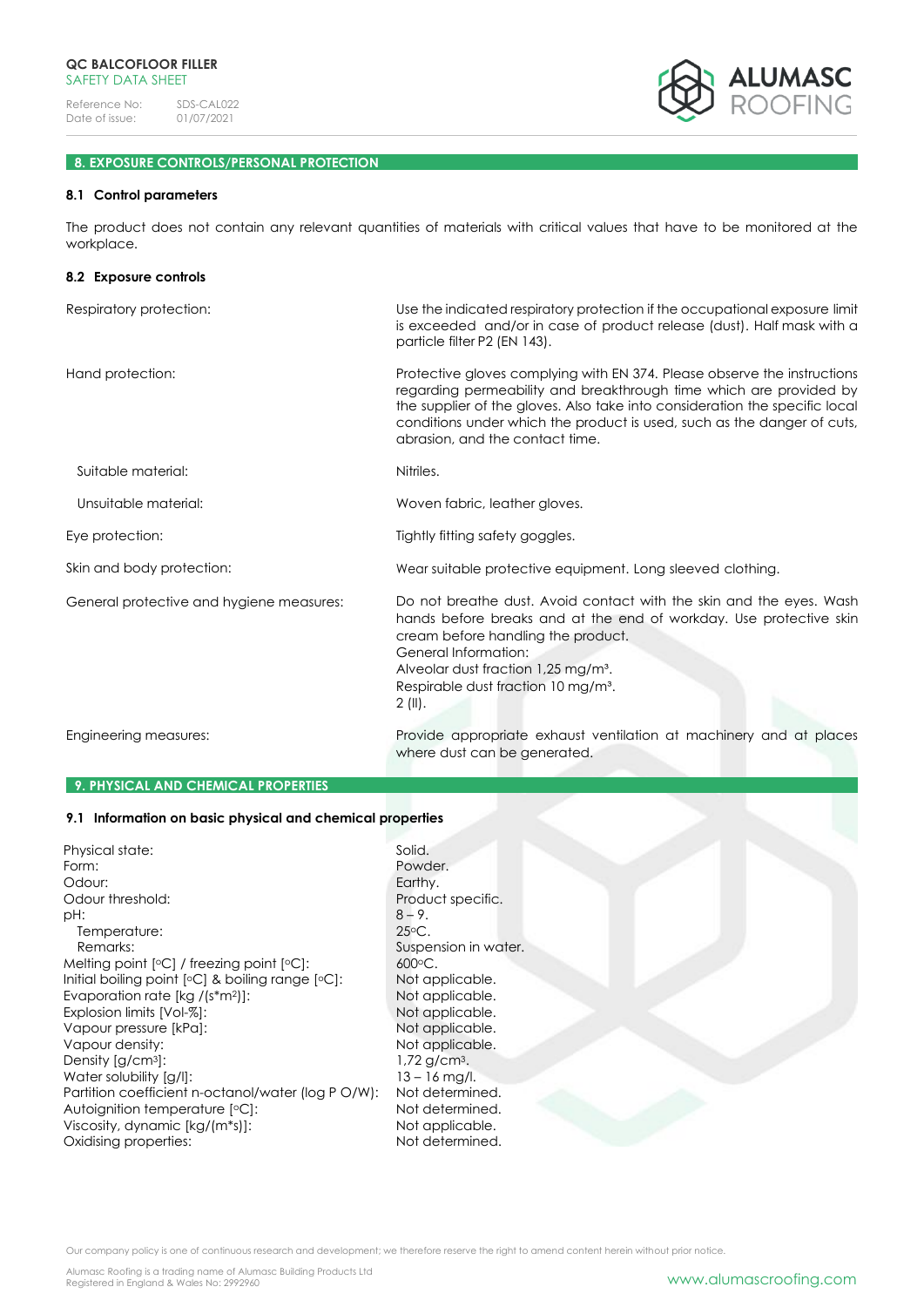# **10. STABILITY AND REACTIVITY**

**10.1 -**

**10.2-**

**10.3 -**

## **10.4 Conditions to avoid**

None under normal processing.

**11. TOXICOLOGICAL INFORMATION**

**11.1-**

# **11.2 Additional information**

May cause sensitization by inhalation. No toxicology information is available.

**12. ECOLOGICAL INFORMATION**

**12.1-**

**12.2 -**

**12.3 -**

**12.4 -**

**12.5 -**

## **12.6 Other adverse effects**

No data available.

| <b>13. DISPOSAL CONSIDERATIONS</b> |                                                                                                                                                               |  |
|------------------------------------|---------------------------------------------------------------------------------------------------------------------------------------------------------------|--|
| 13.1 Waste treatment methods       |                                                                                                                                                               |  |
| Disposal considerations:           | According to the European Waste Catalogue, Waste Codes are not product specific,<br>but application specific. The following Waste Codes are only suggestions: |  |

Waste Code:

Uncleaned empty packaging:

## **14. TRANSPORT INFORMATION**

|                                 | *Land transport ADR/RID | <b>Marine transport IMDG</b> | <sup>*</sup> Air transport ICAO/IATA |
|---------------------------------|-------------------------|------------------------------|--------------------------------------|
| 14.1 UN-No                      |                         |                              |                                      |
| 14.2 Description of the goods   | Non dangerous goods     | Non dangerous goods          | Non dangerous goods IATA             |
| 14.3 UN proper shipping name    |                         | Non dangerous goods          | Non dangerous goods                  |
| 14.4 Transport hazard class(es) |                         |                              |                                      |
| 14.5 Packaging group            |                         |                              |                                      |

**14.6 -**

# **14.7 Transport in bulk according to Annex II of MARPOL73/78 and the IBC Code**

Not relevant.

Our company policy is one of continuous research and development; we therefore reserve the right to amend content herein without prior notice.